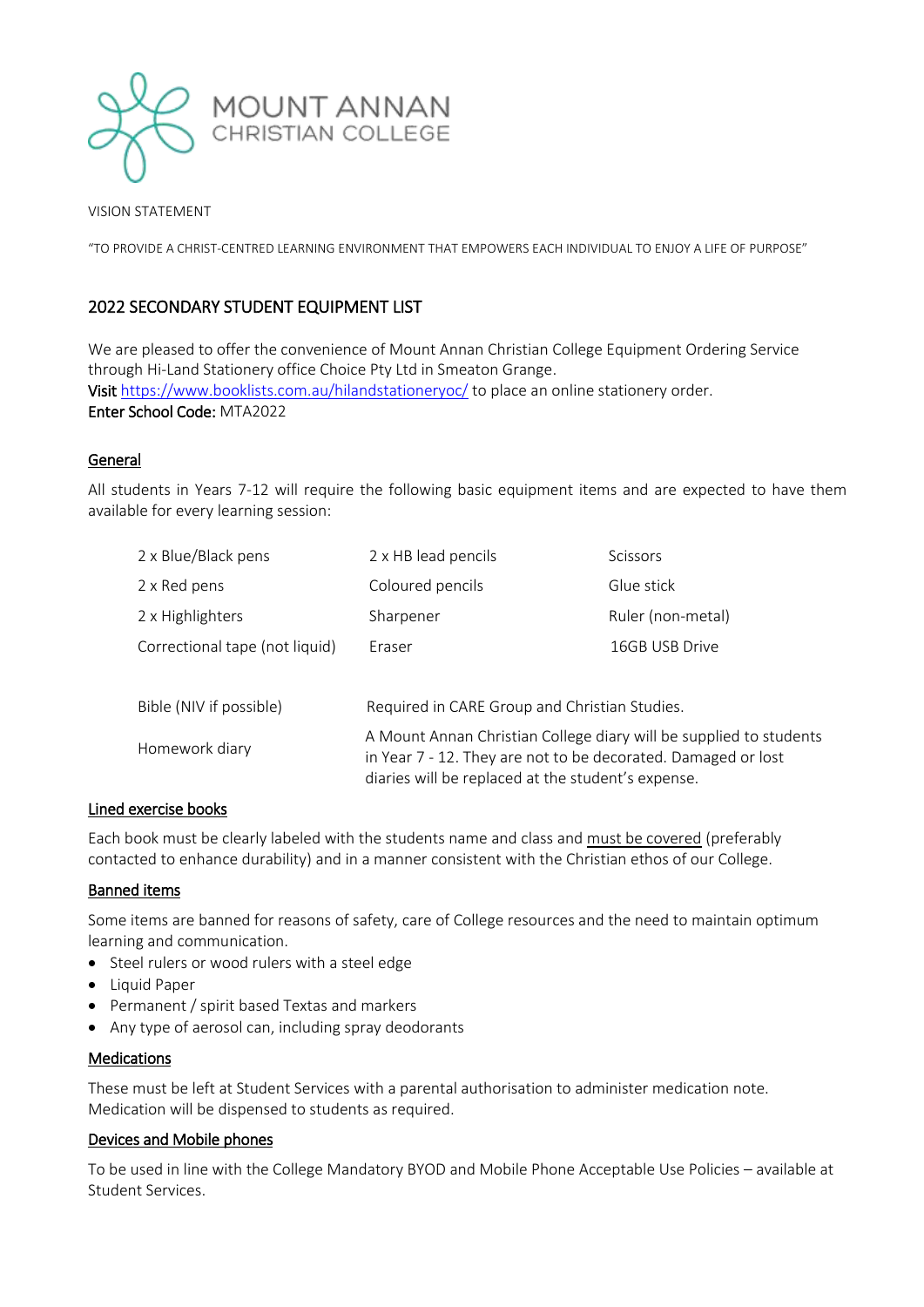# Equipment for Year 7 & 8

# Mandatory subjects

| <b>IVIANGATORY SUDJECTS</b>                                    |                                                                                                                                                                                                                                                                                                                                                                                           |  |  |  |
|----------------------------------------------------------------|-------------------------------------------------------------------------------------------------------------------------------------------------------------------------------------------------------------------------------------------------------------------------------------------------------------------------------------------------------------------------------------------|--|--|--|
| English                                                        | 1 x 192 page lined A4 exercise books. Not loose leaf paper or folders<br>□                                                                                                                                                                                                                                                                                                                |  |  |  |
| Mathematics                                                    | 1 x 240 page A4 Grid book (5mm)<br>$\Box$<br>1 x A4 Plastic Document Envelope or display ring folder<br>$\Box$<br>4 Whiteboard Markers<br>$\Box$<br>Scientific calculator (Casio fx-82AU Plus II) able to do trigonometry (sin, cos, tan)<br>□<br>and statistical calculations e.g. $\bar{x}$ , $\sigma$<br>Note: calculator apps on phones, iPads, etc, are NOT suitable for regular use |  |  |  |
| Science                                                        | 1 x 192 page exercise book with margins<br>□                                                                                                                                                                                                                                                                                                                                              |  |  |  |
| History                                                        | 1 x 192 page lined A4 exercise books. Not loose leaf paper or folders<br>⊔<br>360° protractor or Geometry set<br>$\Box$<br>Calculator<br>□                                                                                                                                                                                                                                                |  |  |  |
| Geography                                                      | 1 x 192 page lined A4 exercise books. Not loose leaf paper or folders<br>⊔                                                                                                                                                                                                                                                                                                                |  |  |  |
| Christian Studies                                              | 1 x 96 page A4 exercise book<br>□<br>Study Bible<br>□                                                                                                                                                                                                                                                                                                                                     |  |  |  |
| Personal Development, Health and<br>Physical Education (PDHPE) | 1 x 96 page A4 exercise book<br>□                                                                                                                                                                                                                                                                                                                                                         |  |  |  |
| <b>Technology Mandatory</b>                                    | A4 Sketchbook<br>□<br>Apron and chef box hat (to be purchased from the school uniform shop)<br>□<br>Oven Mits<br>П<br>2x Tea Towels<br>□                                                                                                                                                                                                                                                  |  |  |  |
| Music                                                          | 1 x Display Folder<br>□<br>1 x 96 page Manuscript and Exercise book<br>□<br>Earphones for own device<br>□                                                                                                                                                                                                                                                                                 |  |  |  |
| Visual Arts                                                    | 1 x A4 Visual Arts Process Diary (VAPD)<br>□<br>1 x pack of quality coloured pencils<br>□<br>Range of lead pencils - HB, 2B, 4B and 6B<br>□<br><b>Black fine liner</b><br>П<br>Students may have to purchase additional materials throughout the year                                                                                                                                     |  |  |  |
| Indonesian (Year 7 ONLY)                                       | 1 x display folder<br>□<br>1 x 96 page A4 exercise book<br>□                                                                                                                                                                                                                                                                                                                              |  |  |  |

Every effort has been made to ensure these details are correct. However, the requirements for each subject may change at the discretion of the teacher.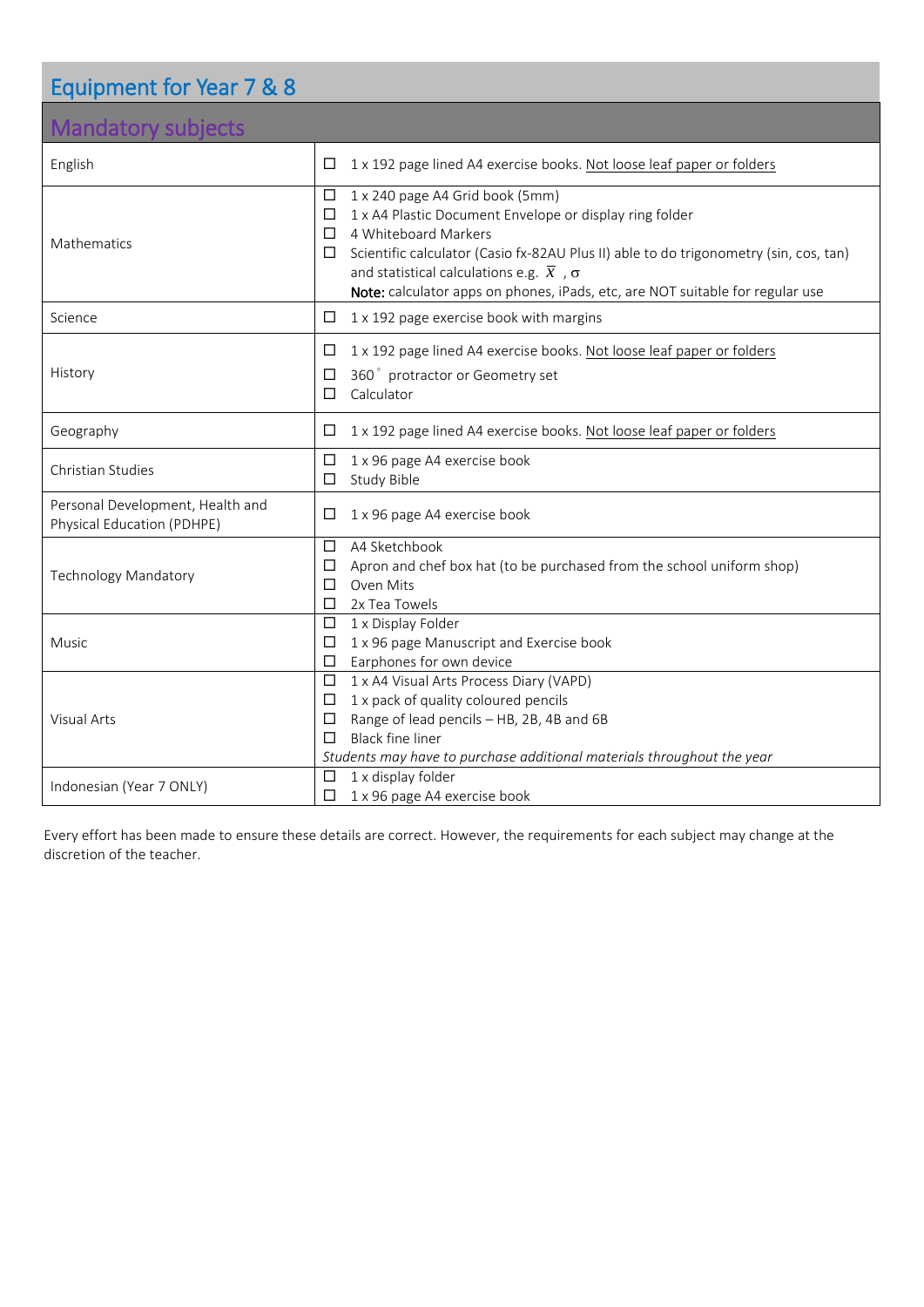| Equipment for Year 9 & 10                                      |                                                                                                                                                                                                                                                                                                                                                                         |  |  |  |
|----------------------------------------------------------------|-------------------------------------------------------------------------------------------------------------------------------------------------------------------------------------------------------------------------------------------------------------------------------------------------------------------------------------------------------------------------|--|--|--|
| <b>Mandatory subjects</b>                                      |                                                                                                                                                                                                                                                                                                                                                                         |  |  |  |
| English                                                        | 1 x 320 page lined A4 exercise books. Not loose leaf paper or folders<br>□<br>Reading book (student's own choice) to be brought each day<br>□                                                                                                                                                                                                                           |  |  |  |
| Mathematics                                                    | 1 x 240 page A4 Grid book (5mm)<br>$\Box$<br>1 x A4 Plastic Document Envelope or display folder<br>□<br>4 Whiteboard Markers<br>□<br>Scientific calculator (Casio fx-82AU Plus) able to do trigonometry (sin, cos, tan) and<br>□<br>statistical calculations e.g. $\bar{x}$ , $\sigma$<br>Note: calculator apps on phones, iPads, etc, are NOT suitable for regular use |  |  |  |
| Science                                                        | 1 x 192 page exercise book with margins<br>□                                                                                                                                                                                                                                                                                                                            |  |  |  |
| Geography                                                      | 1 x 192 page lined A4 exercise books. Not loose leaf paper or folders<br>□<br>360° protractor or Geometry set<br>□<br>Calculator<br>П                                                                                                                                                                                                                                   |  |  |  |
| History                                                        | 1 x 192 page A4 exercise books. Not loose leaf paper or folders<br>□                                                                                                                                                                                                                                                                                                    |  |  |  |
| Personal Development, Health and<br>Physical Education (PDHPE) | 1 x 96 page A4 exercise book<br>□                                                                                                                                                                                                                                                                                                                                       |  |  |  |
| Christian Studies                                              | 1 x 96 page A4 exercise book<br>$\Box$<br>Study Bible<br>□                                                                                                                                                                                                                                                                                                              |  |  |  |
| <b>Electives</b>                                               |                                                                                                                                                                                                                                                                                                                                                                         |  |  |  |
| Agricultural Technology                                        | 1 x 192 page A4 exercise books. Not loose leaf paper or folders<br>□<br>MACC Ag Polo shirt - purchased through Student Services<br>□                                                                                                                                                                                                                                    |  |  |  |
| Commerce                                                       | 1 x 192 page A4 exercise books. Not loose leaf paper or folders<br>□                                                                                                                                                                                                                                                                                                    |  |  |  |
| Industrial Technology (Multimedia)                             | 1 x 96 page A4 exercise book<br>⊔                                                                                                                                                                                                                                                                                                                                       |  |  |  |
| Design and Technology                                          | 1 x A4 size sketch book, spiral bound<br>ப                                                                                                                                                                                                                                                                                                                              |  |  |  |
|                                                                | $\Box$ 1.00 M $\rightarrow$ $\rightarrow$ $\rightarrow$ $\rightarrow$ $\rightarrow$ $\rightarrow$ $\rightarrow$                                                                                                                                                                                                                                                         |  |  |  |

| Food Technology                                | □<br>1 x 96 A4 page exercise book<br>2 x Tea towels<br>Apron and chef box hat (purchase at<br>Ш<br>Oven Mits<br>uniform shop |
|------------------------------------------------|------------------------------------------------------------------------------------------------------------------------------|
| <b>Music</b>                                   | 1 x 96 page A4 exercise and<br>□<br>Manuscript book<br>Earphones for own device<br>ப                                         |
|                                                | 1 x A4 display folder                                                                                                        |
| Physical Activity and Sports Studies<br>(PASS) | 1 x A4 96 page exercise book<br>□                                                                                            |
|                                                | 1 x A4 Visual Arts Process Diary (VAPD)<br>□                                                                                 |
|                                                | 1 x pack of quality coloured pencils<br>□                                                                                    |
| Visual Arts                                    | Range of lead pencils - HB, 2B, 4B and 6B<br>⊏                                                                               |
|                                                | <b>Black fine liner</b>                                                                                                      |
|                                                | Students may have to purchase additional materials throughout the year                                                       |

Every effort has been made to ensure these details are correct. However, the requirements for each subject may change at the discretion of the teacher.